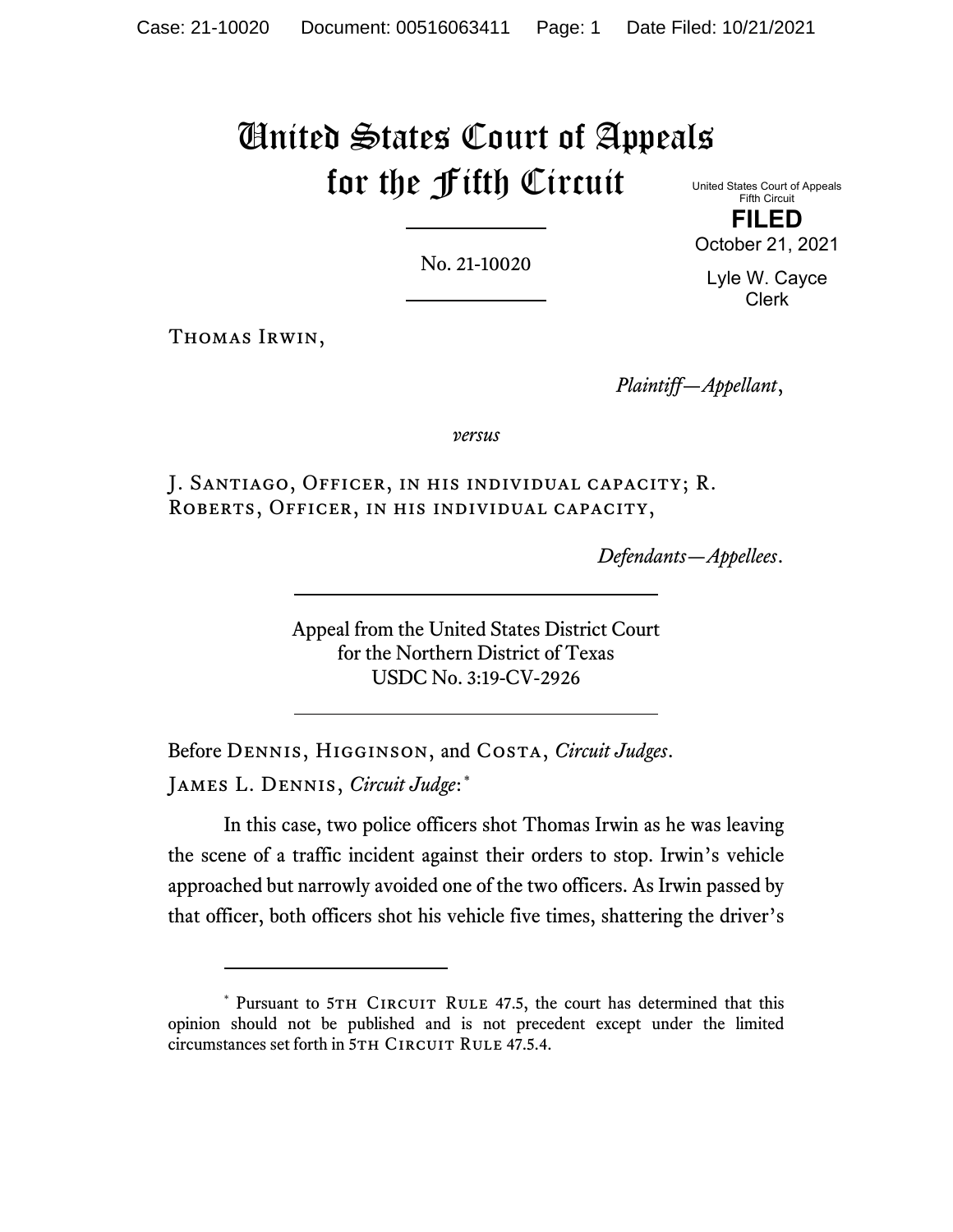side window and rendering two serious but non-fatal wounds. Irwin filed a § 1983 suit claiming excessive force. On a summary judgment motion from the officers, the district court held that there was a material issue of fact as to whether the officers' use of deadly force was objectively reasonable under the circumstances, in particular because it was unclear whether Irwin's vehicle posed an immediate threat given the distance and suddenness of the event. However, the court also held that there was no law clearly establishing that the officers' conduct was objectively unreasonable, and therefore the officers were entitled to qualified immunity. We AFFIRM.

# **I.**

On June 8, 2018, Irwin was driving under the influence of alcohol and marijuana in Garland, Texas, when, after being distracted by his girlfriend's children in the backseat, he ran off the road, hit a tension wire, and drove a short distance into a cemetery enclosed by a chain-link fence.<sup>[1](#page-1-0)</sup>

After coming to a stop, Irwin reversed back out into the street. Stopped in traffic just ahead of Irwin were Garland City Police Officers J. Santiago and R. Roberts. As Irwin was reversing, the officers got out of their marked vehicle with their weapons drawn. Officer Roberts approached Irwin's vehicle from the rear on the driver's side, while Officer Santiago approached from the front. Both officers gave Irwin verbal commands to stop his vehicle.

<span id="page-1-0"></span><sup>&</sup>lt;sup>1</sup> Both parties relied on video evidence taken from Officer Santiago's bodycam and from a nearby gas station. They may be viewed at:

<sup>(1)</sup> [https://www.ca5.uscourts.gov/opinions/unpub/21/21-10020-](https://www.ca5.uscourts.gov/opinions/unpub/21/21-10020-BodyCam.mp4) [BodyCam.mp4;](https://www.ca5.uscourts.gov/opinions/unpub/21/21-10020-BodyCam.mp4)

<sup>(2)</sup> [https://www.ca5.uscourts.gov/opinions/unpub/21/21-10020-](https://www.ca5.uscourts.gov/opinions/unpub/21/21-10020-Surveillance.mp4) [Surveillance.mp4.](https://www.ca5.uscourts.gov/opinions/unpub/21/21-10020-Surveillance.mp4)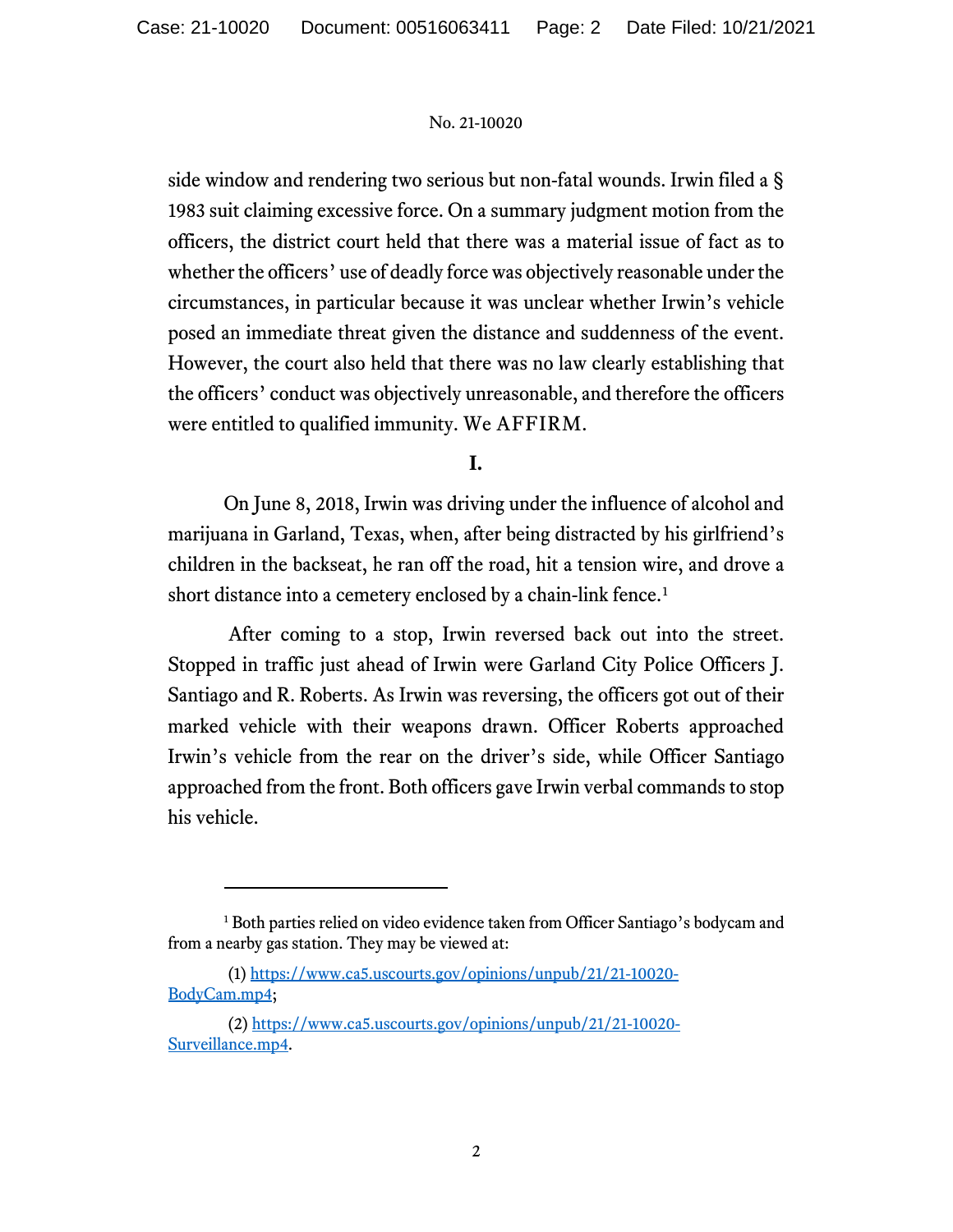At this point, Irwin's account and the officers' diverge. According to Irwin, as his vehicle came to a stop after he reversed back into the street, Officer Santiago was standing "toward the front driver's side" and Officer Roberts was "toward the back driver's side." Neither officer "was positioned directly in front or in the pathway of Irwin's vehicle." Irwin then turned his steering wheel to the right, away from Officer Santiago and toward the sidewalk. He began to "slowly roll his vehicle forward." Officer Santiago was near the left side of the vehicle as it passed by on the curb, while Officer Roberts stood in the roadway to the back of Irwin's vehicle and in the adjacent lane. As Irwin passed near Officer Santiago, having already driven past Officer Roberts, both officers began shooting. Multiple bullets struck Irwin's vehicle, shattering the driver's side front window. Two bullets hit Irwin in the arm and leg. Irwin continued driving away and was later apprehended in a parking lot. As a result of the shooting, Irwin now has a metal plate in his right arm and a bullet still lodged in his left leg. He has been permanently disfigured.

Irwin filed a § 1983 suit claiming, *inter alia*, that Officers Santiago and Roberts used excessive force in violation of the Fourth Amendment. The officers moved for summary judgment on Irwin's claims and on their defense of qualified immunity. After closely considering the evidence and the law, the district court held that there was a genuine dispute of material fact as to whether the officers were objectively unreasonable in using deadly force. Specifically, the court found that a reasonable jury could conclude from the evidence establishing the distance between Officer Santiago and Irwin's vehicle that the officer was under no immediate threat from Irwin and therefore the decision to shoot violated the Fourth Amendment.

The district court also held that, though a jury could conclude the officers violated the Fourth Amendment, that violation would not be one of "clearly established law" and therefore the officers were entitled to qualified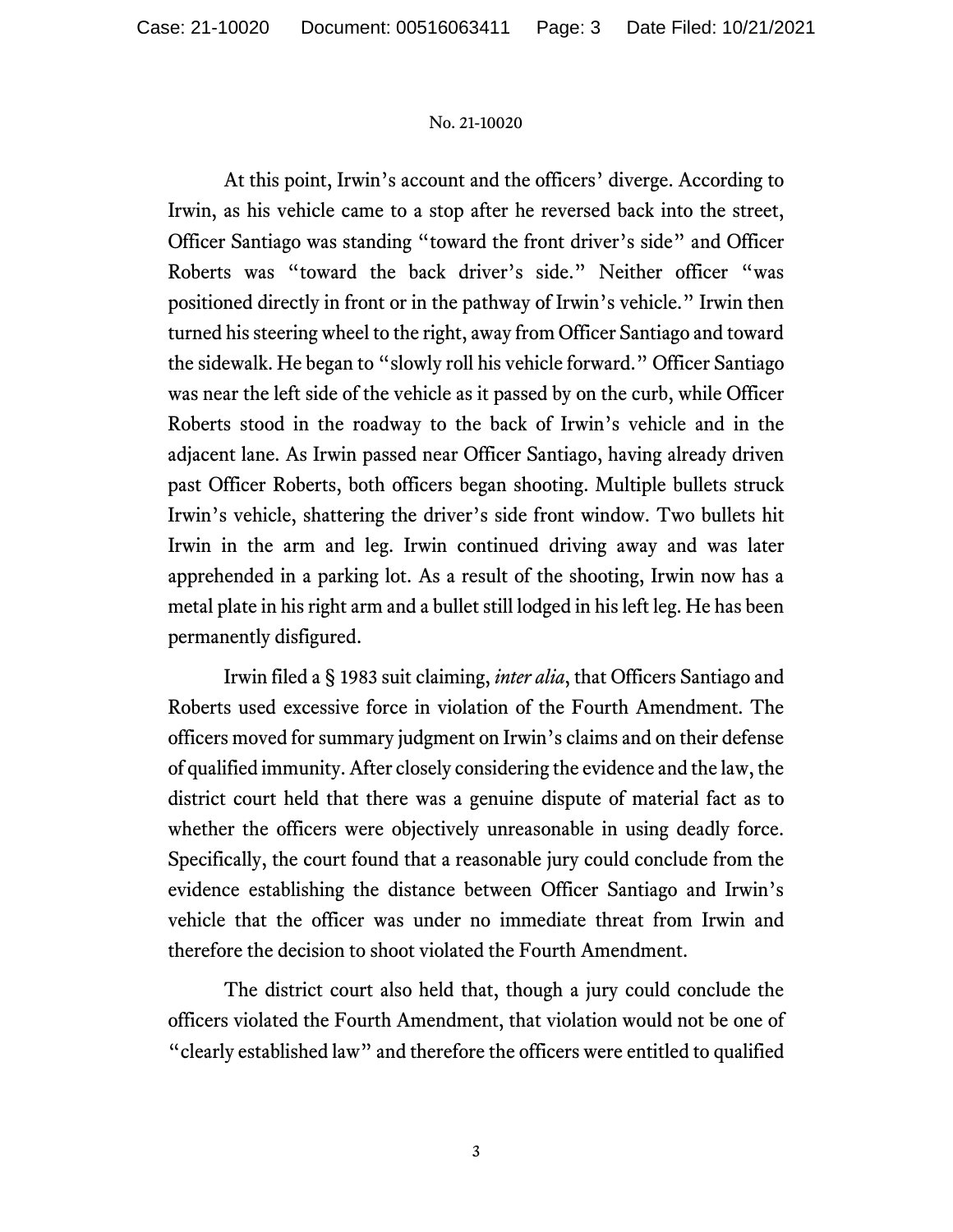immunity even under Irwin's version of the facts. The court therefore granted summary judgment to the officers. This appeal followed.

### **II.**

We review grants of summary judgment *de novo*, applying the same standard as the district court. *Thompson v. Mercer*, 762 F.3d 433, 435 (5th Cir. 2014). "Summary judgment is appropriate where the record and evidence, taken in the light most favorable to the non-moving party, show 'that there is no genuine dispute as to any material fact and the movant is entitled to judgment as a matter of law.'" *Id.* (quoting FED. R. CIV. P. 56(a)). Since we, like the district court, must view the evidence in the light most favorable to the non-movant, we accept Irwin's version of the disputed facts and draw all inferences in his favor. *Tolan v. Cotton*, 572 U.S. 650 (2014). "If the defendant[s] would still be entitled to qualified immunity under this view of the facts, then any disputed fact issues are not material," and the district court's grant was proper. *Lytle v. Bexar County, Texas*, 560 F.3d 404, 409 (5th Cir. 2009).

#### **III.**

A defendant is entitled to qualified immunity if his conduct did not violate a right that was clearly established at the time. *Anderson v. Creighton*, 483 U.S. 635, 639 (1987). To be clearly established, it is not enough that the right, as a general matter, exists. The law must also establish that the particular conduct of the defendant that is at issue violates that right. "This is not to say that an official action is protected by qualified immunity unless the very action in question has previously been held unlawful, but it is to say that in the light of pre-existing law the unlawfulness must be apparent." *Id*. at 640 (citation omitted).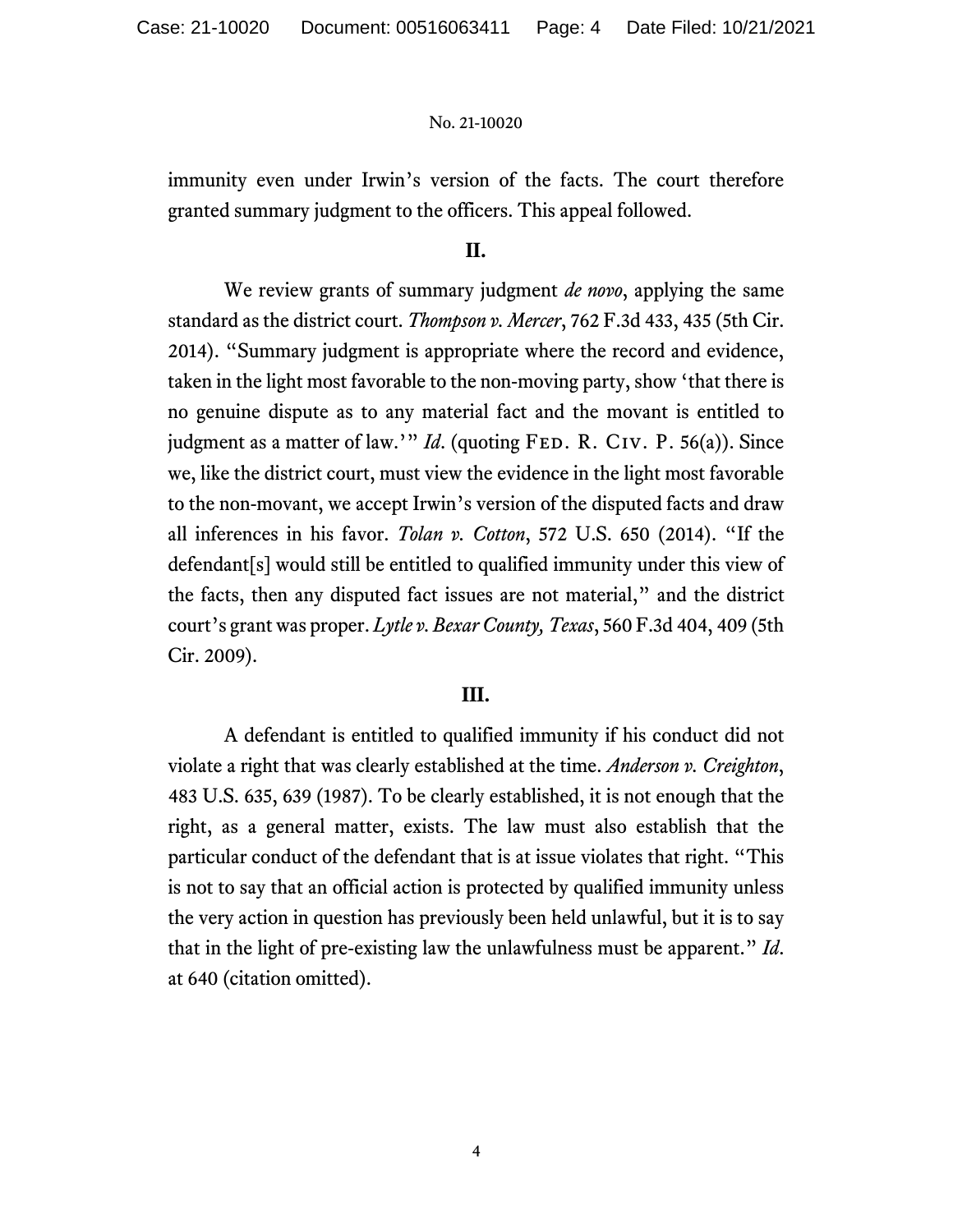## **A.**

It has long been the case that using deadly force to stop a fleeing suspect can violate the Fourth Amendment. *Tennessee v. Garner*, 471 U.S. 1, 20–21 (1985). Whether an officer's use of deadly force is unconstitutional depends on whether it is objectively reasonable under the circumstances. *Graham v. Connor*, 490 U.S. 386, 397 (1989). Courts consider several factors in answering this question in the context of fleeing vehicles, the "most important" of which is "whether the suspect poses an immediate threat to the safety of the officers or others." *Id.* at 396; *see also Malbrough v. Stelly*, 814 F. App'x 798, 803 (5th Cir. 2020)*.* The district court identified this fact as the "primary dispute" in the case. Since the only pedestrians in the area at the time the officers shot Irwin were the officers themselves, the question narrowed ever further: whether Irwin posed an immediate threat to the officers.

In our circuit, there are two particular facts that have emerged as highly relevant to determining whether a moving vehicle poses an immediate threat to a police officer: "the limited time the officers had to respond and 'the closeness of the officers to the projected path of the vehicle.'" *Hathaway v. Bazany*, 507 F.3d 312, 321 (5th Cir. 2007) (quoting *Waterman v. Batton*, 393 F.3d 471, 479 (4th Cir. 2005)). In this case, the district court found that only seventeen seconds elapsed between the officers exiting their vehicle and discharging their weapons as Irwin drove by Officer Santiago. The court also found that the evidence of how close Officer Santiago was to the path of the vehicle was genuinely disputed, and that, viewed in the light most favorable to Irwin, the evidence could be construed to show that Officer Santiago was outside the path of Irwin's vehicle even though he was still close to the front of it as Irwin began moving.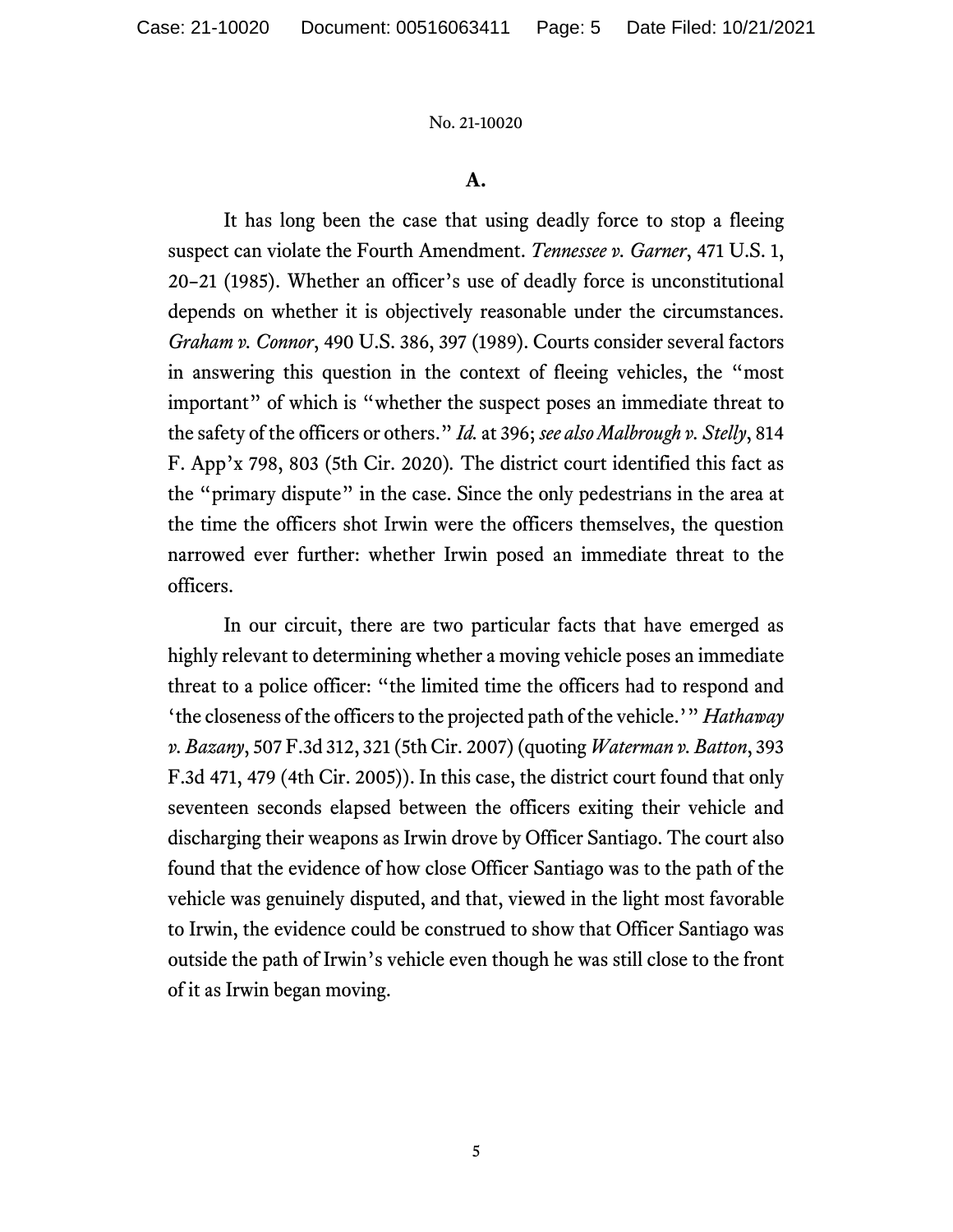We agree with the district court that a reasonable factfinder could conclude from this evidence that Officer Santiago may not have been in immediate danger of harm by Irwin's operation of his vehicle in disobedience of the Officers' orders to stop, and therefore a material dispute about the objective reasonableness of the Officers' conduct existed. The district court did not err in denying summary judgment to the Officers on the merits of Irwin's Fourth Amendment claim.

## **B.**

Turning to the qualified immunity inquiry, we conclude that the district court did not err in deciding that there is no clearly established law demonstrating that the officers' conduct constituted an excessive use of force. The particular facts that are material here—Irwin's failure to heed officers' commands to stop, Officer Santiago's position, and the brief period of time it took for the Officers to perceive and react to the direction of Irwin's vehicle—are not sufficiently analogous to the facts of our cases finding excessive force such that officers Santiago and Roberts would have been "on notice" that their conduct was unconstitutional. *Hope v. Pelzer*, 536 U.S. 730, 741 (2002). Irwin presents, and we have only been able to find, circuit precedent establishing a Fourth Amendment violation where an officer was positioned *behind* a vehicle that was *moving away from him* as he fired. In *Lytle*, it was assumed for the purposes of summary judgment that the officer shot a vehicle driving away from him that was "three to four houses down the block." 560 F.3d at 409. Similarly, in *Flores v. City of Palacios*, a police officer approached a parked car from behind. While still at some distance, the car started to pull away and the officer shot it in the rear bumper. 381 F.3d 391, 395, 399 (5th Cir. 2004).

In contrast, Officer Santiago was standing "toward the front" of Irwin's vehicle as it started to move forward, and then stood at its side as he